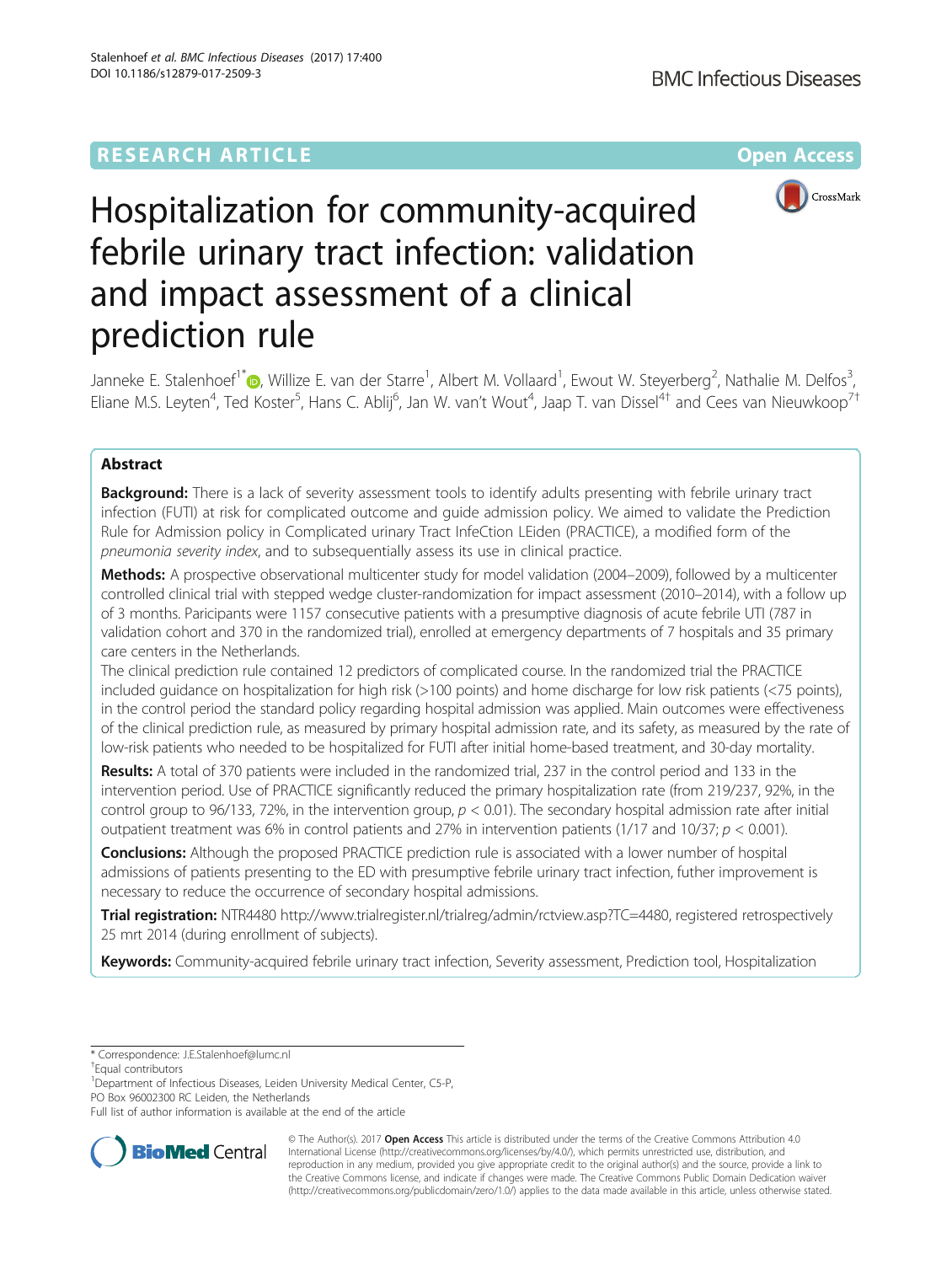# <span id="page-1-0"></span>Background

The majority of adults presenting to hospital with an acute febrile illness suffer from respiratory or urinary tract infections [[1](#page-8-0), [2](#page-8-0)]. The course of infection may be unpredictable and fever may reflect the onset of sepsis with potential progression to septic shock and multi organ failure. However, adults with fever of bacterial origin usually present with a mild illness at emergency departments (ED) and respond favourably to antibiotic treatment. It thus appears that the vast majority of these patients can be managed safely as outpatients. In daily clinical practice the need for hospital-based treatment for febrile urinary tract infection (FUTI) is assessed on basis of history, comorbidity and on severity of local and vital signs.

For respiratory tract infection there are validated clinical rules to calculate the mortality risk, such as the Pneumonia Severity Index (PSI), which is used to provide guidance on decisions regarding treatment and hospital admission [[3](#page-8-0)–[5](#page-8-0)]. To date, there are no such rules to assess the risk of poor outcome in patients presenting with FUTI.

The risk of complicated course of FUTI increases with age and comorbidity, but the event rate of life-threatening complications is low [\[6](#page-8-0)–[8\]](#page-8-0). Physicians tend to apply low thresholds for hospitalization, which suggests that many admissions may be avoidable [\[9, 10\]](#page-8-0). Therefore, clinical tools that predict prognosis in patients with FUTI are needed to identify those who benefit from hospital admission, and those who may safely be managed as outpatients.

The main predicting factors of mortality in the PSI are not specific for pneumonia such as age, co-morbidity and physical or laboratory signs of sepsis [[3](#page-8-0)]. We therefore considered that this risk assessment might also apply for community-acquired infections other than pneumonia. As our focus was on the evaluation of a practical and bedside available prediction tool, we modified the PSI by erasing all the laboratory variables (Table 1) and changed the name in the Prediction Rule for Admission policy in Complicated urinary Tract InfeCtion LEiden (PRACTICE). We used data from a prospective observational multi-center cohort study that included 787 consecutive adults with febrile UTI between 2004 and 2009 to validate this PSIderived prediction rule for complicated course in patients with FUTI (all details and methods are described in the Additional file [1](#page-7-0)). In this validation cohort, the PRAC-TICE score identified those at very low risk for 30-day mortality and ICU admission; the area under the curve (AUC) of the receiver operating characteristic curve for these outcomes indicated a good discriminatory power (AUC 30-day mortality: 0.91; AUC 30-day mortality or ICU admission: 0.84). The PRACTICE score was devided in 5 risk categories (see Additional file [1:](#page-7-0) Table S1), showing that patients with a PRACTICE score < 100 points  $(n = 636)$  had a very low risk  $\left\langle \frac{2\%}{2} \right\rangle$  of adverse outcomes; yet 380 (60%) of those were hospitalized. Using a cut-off

| Table 1 Prediction Rule for Admission policy in Complicated |  |  |  |
|-------------------------------------------------------------|--|--|--|
| urinary Tract InfeCtion LEiden (PRACTICE)                   |  |  |  |

| Characteristic                    | Allocated points <sup>®</sup> |
|-----------------------------------|-------------------------------|
| Demographic                       |                               |
| Age (men)                         | Age (years)                   |
| Age (women)                       | Age (years) - 10              |
| Nursing home resident             | $+10$                         |
| Comorbidityb                      |                               |
| Malignancy                        | $+30$                         |
| Congestive heart failure          | $+10$                         |
| Cerebrovascular disease           | $+10$                         |
| Liver cirrhosis                   | $+20$                         |
| Renal disease                     | $+10$                         |
| Signs & Symptoms                  |                               |
| Altered mental status             | $+20$                         |
| Respiratory rate $\geq$ 30/min    | $+20$                         |
| Systolic blood pressure < 90 mmHg | $+20$                         |
| Pulse ≥125/min                    | $+10$                         |
| Temperature $\geq$ 40 °C          | $+15$                         |

<sup>a</sup>A total score individual patient score is obtained by summing the points for each characteristic

**bMalignancy is defined as any cancer except basal- or squamous-cell cancer of the** skin that was active within the previous year of presentation. Congestive heart failure is defined as ventricular dysfunction for which the patient is prescribed medication and/or consults a hospital-based medical specialist. Cerebrovascular disease is defined as a history of stroke or transient ischemic attack. Liver disease is defined as a clinical diagnosis of cirrhosis. Renal disease is defined as a history of chronic renal disease

According to risk class the following recommendations will apply: < 75 points strong recommendation towards home-based management

75–100 points consider home-based management

>100 points strong recommendation towards hospital admission

value of the PRACTICE score  $\geq 100$  resulted in a negative predictive value for 30-day mortality of 1.00 and for the composite endpoint 'complicated course' (30-day mortality, ICU admission or hospitalization >10 days) of 0.90. Because the cut-off point was chosen to identify low-risk patients, the positive predictive values (PPV) were low (PVV 0.12 and 0.39, respectively). We assumed that the PRACTICE is a good bedside clinical tool to distinguish patients with FUTI at low risk of complicated course who can be managed as outpatients.

The aim of the present study is to validate the PRAC-TICE in a new prospective cohort to guide the need for hospitalization in patients with FUTI presenting at EDs, with the aim to reduce hospitalization rates without compromising clinical outcome.

## Methods

# Trial design

We performed a stepped wedge cluster-randomized trial involving consecutive patients presenting with a presumptive diagnosis of FUTI, at the EDs of 7 hospitals in the Netherlands, between January 2010 and June 2014 [[11](#page-8-0)].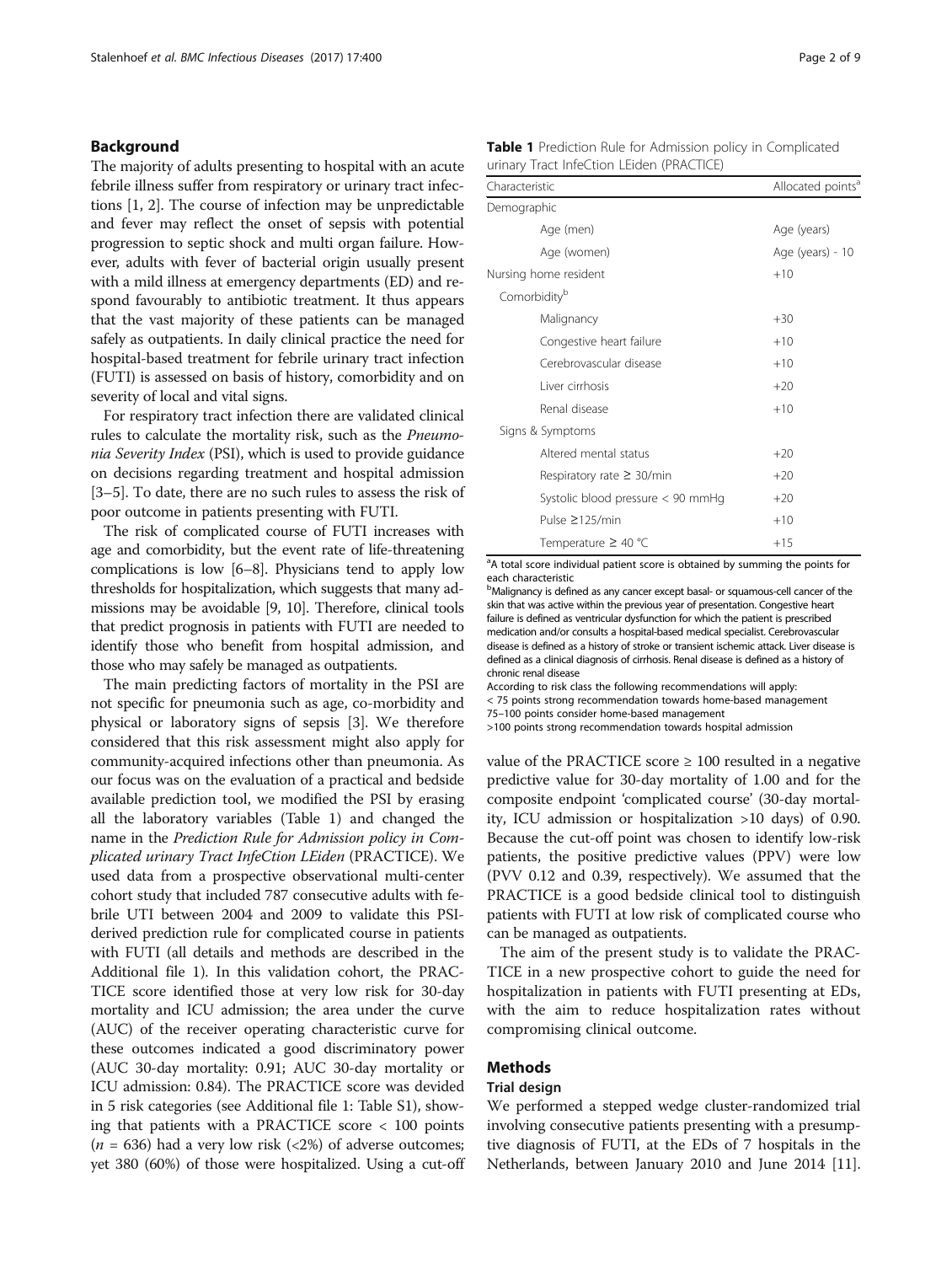These centers also participated in the validation cohort study (see Additional file [1\)](#page-7-0). All participating centers started with a control period, in which routine clinical practice with regard to hospitalization policy was applied. The intervention (use of the PRACTICE) was introduced at the participating centers sequentially, in random order. By the end of the allocation all sites, except one, used the PRACTICE to guide admission policy.

Inclusion criteria were age ≥ 18 years, fever (≥38.0 °C) and/or a history of fever or shaking chills within 24 h before presentation, at least one symptom of UTI (dysuria, perineal pain or flank pain) and a positive nitrite dipstick test or leucocyturia. Exclusion criteria were pregnancy, hemodialysis or peritoneal dialysis, a history of kidney transplantation or polycystic kidney disease. The study protocol was approved by the local Ethics Committee, and all participants signed an informed consent form prior to enrollment.

# Intervention and treatment

The PRACTICE score ranges from 8 to >125. Based on the validation cohort it was divided into three risk classes (low <75 points; intermediate 75–100 points; high >100 points) with corresponding recommendations regarding hospitalization policy (Table [1\)](#page-1-0). During the control period, the decision to treat the patient at home or admission to hospital was made at the discretion of the ED physician. At the start of the intervention period the ED physicians were instructed to calculate the PRAC-TICE score and on that basis decide on hospital-based or home-based treatment. Preferably admission policy was done according to the guidance as described in Table [1](#page-1-0), however, the attending physician was responsible for the final decision on treatment location.

Throughout the whole study period the antibiotic therapy was left at the discretion of the treating physician. According to local guidelines, outpatient treatment for FUTI consisted of a 10–14 day course of oral antimicrobials (first choice ciprofloxacin 500 mg b.i.d.) [[12\]](#page-8-0). In case of risk factors for quinolone resistance a single dose of a long-acting parental antimicrobial, e.g. ceftriaxone or an aminoglycoside, at the initiation of therapy was advised while culture results were pending [[13](#page-8-0)].

Admitted patients started with empirical antimicrobials intravenously according to local policy and were switched to an oral antibiotic based on antimicrobial sensitivity testing of the uropathogen cultured.

## Study procedures

Within 24–48 h of notification, qualified research nurses collected demographic and clinical data by reviewing the medical record completed with an interview by telephone or in person, using a standardized questionnaire. A midstream-catch urine culture and a set of blood cultures

were taken before commencement of antimicrobial therapy. All patients were contacted in person 3–4 days and 28–32 days after enrollment, and contacted by phone at day 13–15 and day 84–92, to assess clinical outcome. Urine culture was repeated at the 28–32 day follow-up visit. In case of (re) admission during the study period, related data were obtained from the medical record and interview. In case a patient was lost to follow up, survival and readmission were assessed by inquiry with the patient's primary care physicians, hospital chart and/or local governmental mortality registries.

Urine and blood cultures were performed using standard microbiological methods at local certified laboratories. Data collection of patients included during the validation period was identical (see Additional file [1](#page-7-0)).

# Endpoints

The primary endpoints were primary hospital admission rate (the percentage of patients who were directly admitted to hospital) and secondary hospital admission rate (the percentage of patients who needed to be hospitalized for FUTI after initial home-based treatment). Secondary outcome measures were 30- and 90-day all-cause mortality rate, ICU admission rate, the total number of hospitalization days over a 3-month follow-up and clinical- and microbiological cure rate through the 10- to 18-day post-treatment visit. Clinical cure was defined as being alive with absence of fever and resolution of UTI symptoms (either absence of symptoms or at least 2 points improvement on a 0 through 5 points severity score), without additional antimicrobial therapy for relapse of UTI [\[14](#page-8-0)]. Bacteriologic cure was defined as eradication of the study entry uropathogen with no recurrence of bacteriuria (pathogen growth  $\langle 10^4 \text{ cftu/mL} \rangle$  in women or  $<$ 10<sup>3</sup> cfu/mL in men combined with disappearance of leucocyturia) [\[15\]](#page-8-0).

A Data Safety Monitoring Board (DSMB) monitored the study and prescheduled interim analyses were performed according to predefined stopping rules. For the analysis of secondary hospital admission only low risk patients PRACTICE-score = < 100 points were considered.

# Definitions

UTI in men, postmenopausal women and in women with any structural or functional abnormality of the urinary tract were considered 'complicated' whereas in all others it was considered 'uncomplicated' UTI [\[13, 15](#page-8-0)]. Comorbidity was defined as the presence of any urinary tract disorder, heart failure, cerebrovascular disease, renal insufficiency, diabetes mellitus, malignancy or chronic obstructive pulmonary disease.

#### Statistical analysis

The primary endpoints were analyzed on the intentionto-treat (ITT) and per-protocol (PP) population.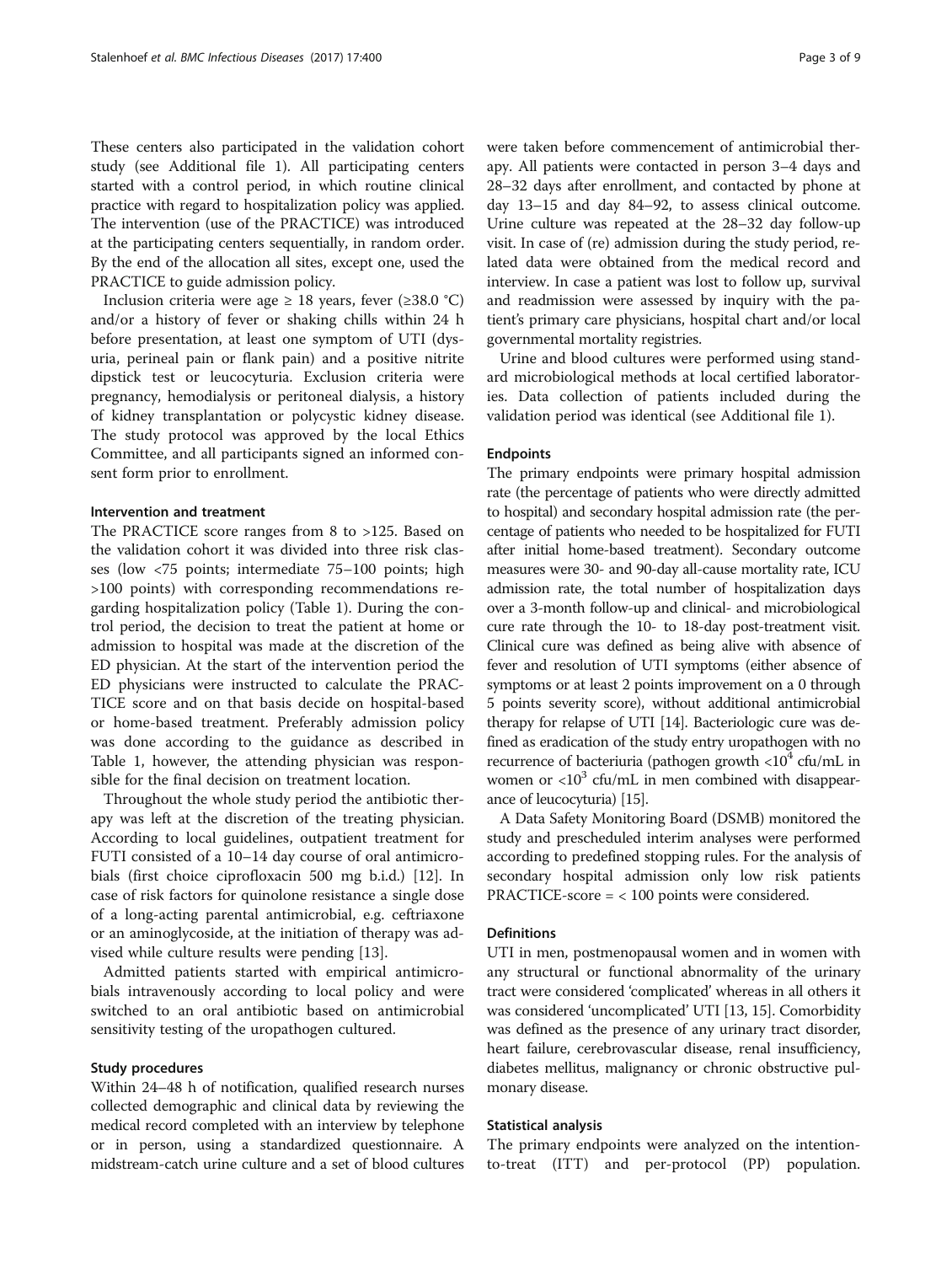Evaluable patients for ITT analysis included all patients who met the inclusion criteria and had at least 1 follow up visit. The PP population consisted of cases in which PRACTICE-hospitalization recommendations were actually followed in the intervention period and all cases in the control period. Binomial or categorical outcome measures were analyzed using Chi-square tests (Pearson's or Fisher's). Risk difference with 95% confidence interval (CI) was used to compare the differences of categorical outcomes. Tests of significance were at 0.05 level, two-tailed, for primary hospital admission rate.

A study sample size of 326 patients in both arms was calculated on the basis of secondary hospital admission rate, which was estimated to be approximately 5%, based on our previous study on FUTI [\[16\]](#page-8-0), to have a power of 90% to show that the secondary admission rate in the intervention period (PRACTICE-guided management) is at least as low as the control period. As we were only interested for non-inferiority and not in equivalence in secondary hospital admission rate, the sample size calculation was based on a one-tailed alpha of 0.025. This implies that the 90% CI of a two-tailed Chi-square test should not cross the predefined risk difference of 2.5% higher secondary admission rates. All analyses were performed using SPSS 20.0 (SPPS Inc., USA).

# Results

# Study participants

A total of 370 patients was included, 237 in the control period and 133 in the intervention period (see the flowchart in Fig. 1). In the ITT-population, baseline demographic characteristics were similar in the two groups (Table [2\)](#page-4-0), except for a difference in history of cerebrovascular and chronic renal disease. Patients in who PRACTICE recommendations were followed (the PP-analysis) were significantly older, had more comorbidity and more often suffered complicated UTI than control patients (Table [2](#page-4-0)).

Fifteen patients who were included in the study by ED-physicians did not completely meet the predefined inclusion criteria, but discharge diagnosis as concluded by the attending physician was FUTI in all

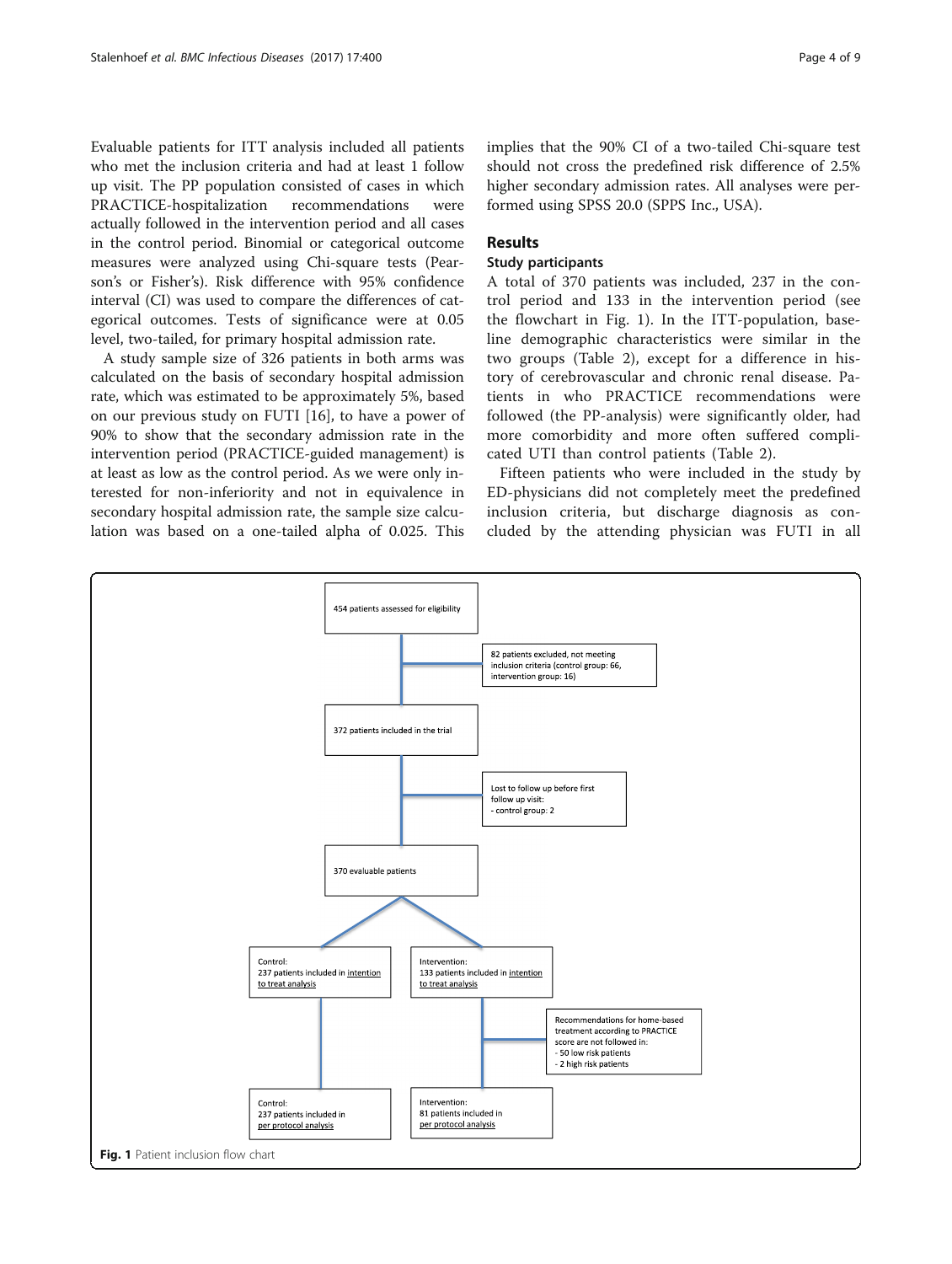#### <span id="page-4-0"></span>Table 2 Patients' demographics

|                                                | Control group | Intervention group |          | р              |               |  |
|------------------------------------------------|---------------|--------------------|----------|----------------|---------------|--|
|                                                | $IT = PP$     | $\Pi$              | PP       | Control vs ITT | Control vs PP |  |
|                                                | $n = 237$     | $n = 133$          | $n = 81$ |                |               |  |
| Age in years; median, (IQR)                    | 60 (30)       | 61(34)             | 71(26)   | ns             | < 0.01        |  |
| Sex - female                                   | 148 (62)      | 74 (56)            | 33 (41)  | ns             | < 0.01        |  |
| Febrile uncomplicated UTI                      | 54 (23)       | 30(23)             | 9(11)    | ns             | 0,02          |  |
| Antimicrobial treatment at inclusion           | 90 $(38)^{a}$ | 44 (33)            | 22(27)   | ns             | ns            |  |
| Urologic history                               |               |                    |          |                |               |  |
| Present urinary catheter                       | 17(7)         | 9(7)               | 8(10)    | ns             | ns            |  |
| History of urinary tract disorder <sup>a</sup> | 73 (31)       | 33 (25)            | 29 (36)  | ns             | ns            |  |
| Recurrent UTI <sup>b</sup>                     | 30 $(13)^c$   | 11 $(9)^c$         | 5(7)     | ns             | ns            |  |
| Comorbidity                                    |               |                    |          |                |               |  |
| Any                                            | 124 (52)      | 77 (58)            | 57 (70)  | ns             | < 0.01        |  |
| Diabetes mellitus                              | 36(15)        | 29 (22)            | 25(31)   | ns             | < 0.01        |  |
| Malignancy                                     | 13(5)         | 11(8)              | 10(12)   | ns             | ns            |  |
| Heart failure                                  | 32 (13)       | 12 (9)             | 11(14)   | ns             | ns            |  |
| Cerebrovascular disease                        | 17(7)         | 20 (15)            | 18 (22)  | 0.02           | < 0.01        |  |
| Cirrhosis                                      | 1(0)          | 2(1)               | 1(1)     | ns             | ns            |  |
| Renal insufficiency                            | 12(5)         | 20(15)             | 18 (22)  | < 0.01         | < 0.01        |  |
| Immunocompromised                              | 19(8)         | 10(8)              | 5(6)     | ns             | ns            |  |

Data are presented as n (%) unless otherwise stated. ITT intention to treat analysis, PP per protocol analysis, IQR interquartile range, ns not significant (at 0,05 level), UTI urinary tract infection. <sup>a</sup>Urinary tract disorder: presence of any functional or anatomical abnormality of the urinary tract excluding the presence of a urinary catheter. <sup>b</sup>Recurrent UTI: two or more episodes in the last 6 months or three or more episodes of UTI in the last year. <sup>C</sup>UTI history was unknown in 13 subjects in control period and 6 subjects in intervention period

cases. On hospital presentation, ten of these patients had no specific symptoms of UTI, 8 of these 10 patients had cultures of blood (3) and/or urine (5) positive with significant growth of an uropathogen, 2 had negative urine cultures, and 1 of them used antibiotics at inclusion. The other 5 patients did not have or report fever at inclusion, 1 of them was on TNFαinhibitors.

Follow up was not completed in 37 patients in the control group and in 13 patients in the intervention group. Based on review of medical charts and governmental records these patients were all alive and without secondary admission, and included as such in the analysis.

# **Cultures**

The results of urine cultures, performed in 347 (93%) patients are shown in Table [3;](#page-5-0) 125 (36%) urine cultures were either sterile or contaminated of which 65% were obtained during antibiotic (pre)treatment. Blood cultures, performed in 357 (96%) patients, revealed bacteremia in 97 (27%) cases (Table [3](#page-5-0)). Rate of bacteremia was similar in intervention and control group.

# Outcome

The mean PRACTICE scores in the control and intervention groups (ITT analysis) were 62 (95% CI: 57.7 to

65.4) and 64 (95% CI: 58.3 to 69.7), respectively. Mean PRACTICE score in the PP population was 76 (95% CI: 69.0 to 83.3;  $p < 0.01$ ).

Use of the PRACTICE significantly reduced primary hospitalization rate, 96 (72%) patients in the intervention group were admitted in the hospital versus 219 (92%) in the control period ( $p < 0.01$ ) (Table [4](#page-6-0)). The hospitalization rate was further reduced to 57% in the PP population.

The attending physician overruled the PRACTICE rule in 50 out of 153 patients categorized as low risk, who were admitted to the hospital because of 'sick appearance'  $(n = 9)$ , severe flank pain  $(n = 2)$ , antibiotic treatment at presentation (*n* = 7), comorbidity (*n* = 5), nausea (*n* = 3), uncertain diagnosis ( $n = 4$ ), unknown ( $n = 7$ ) or other reasons ( $n = 13$ ). On the other hand, two patients categorized as high risk were treated at home because they insisted on home based treatment.

The median number of hospitalization days over a 3 month follow-up was 5 days (95% CI 5.6 to 7.0) vs 4 days (95% CI 4.4 to 6.7) for the control and intervention period, respectively.

Clinical and microbiological cure on day 30 did not differ significantly between both groups (Table [4](#page-6-0)).

The clinical outcomes according to risk class are outlined in Table [5.](#page-6-0)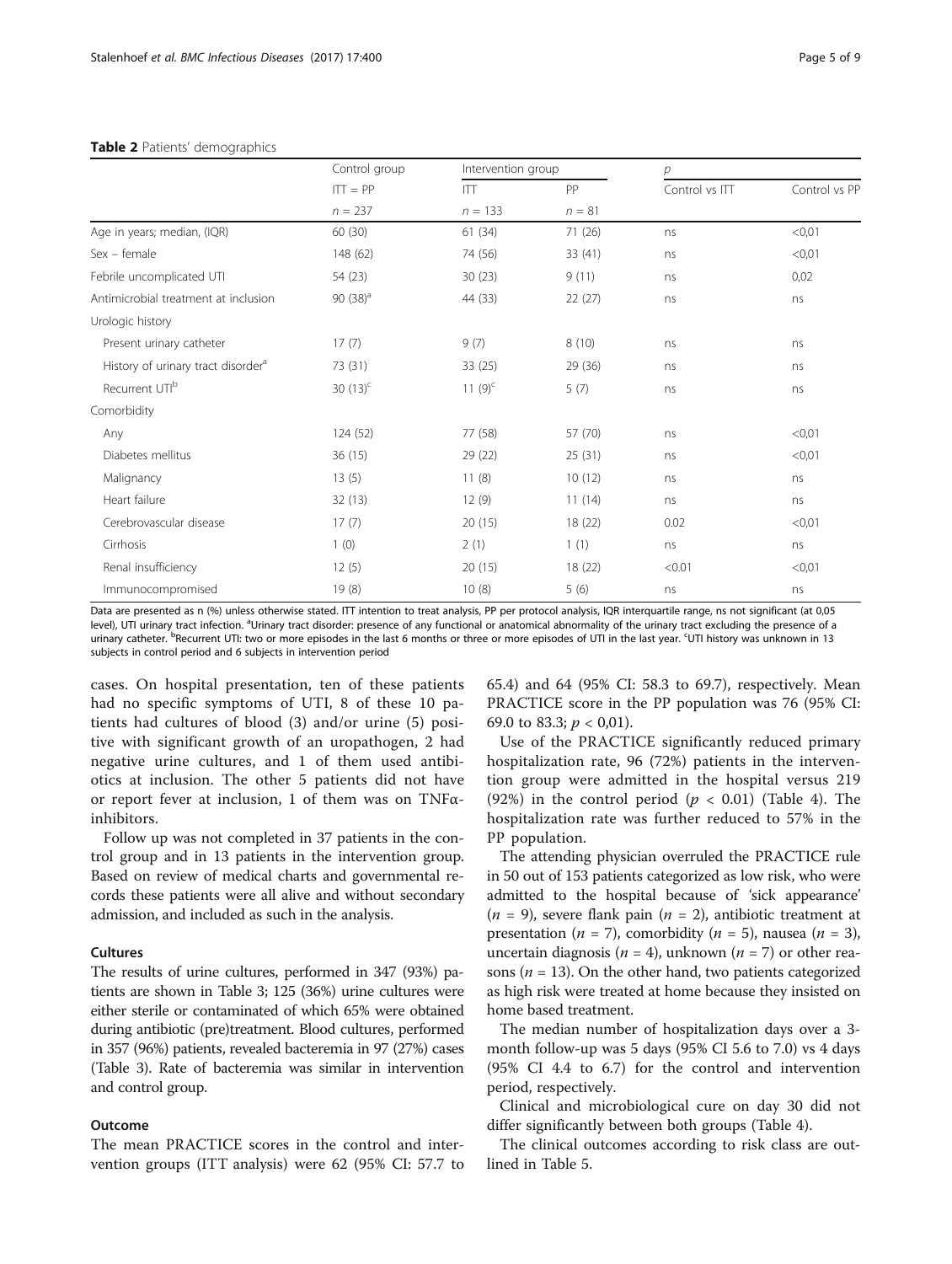<span id="page-5-0"></span>Table 3 Bacteria isolated from baseline cultures

|                               | Control period            | Intervention period      |
|-------------------------------|---------------------------|--------------------------|
|                               | $n = 237$                 | $n = 133$                |
| Urine cultures                |                           |                          |
| Escherichia coli              | 126 (56)                  | 51 (42)                  |
| Klebsiella spp                | 12(5)                     | 7(6)                     |
| Proteus spp                   | 5(2)                      | 3(2)                     |
| Enterococcus spp              | 3(1)                      |                          |
| Pseudomonas aeruginosa        |                           | 1(1)                     |
| Staphylococcus aureus         | 1(0)                      | 1(1)                     |
| Other                         | 7(3)                      | 6(5)                     |
| Contaminated / mixed flora    | 26 (12)                   | 24 (20)                  |
| Total positive urine cultures | 154/225 (68) <sup>a</sup> | $69/122(57)^a$           |
| <b>Blood cultures</b>         |                           |                          |
| Escherichia coli              | 56 (25)                   | 21 (68)                  |
| Klebsiella spp                | 4(6)                      | 4(13)                    |
| Proteus spp                   |                           | 1(3)                     |
| Enterobacter spp              | 1(1)                      |                          |
| Pseudomonas aeruginosa        | 1(1)                      |                          |
| Staphylococcus aureus         | 1(1)                      | 2(6)                     |
| Beta haemolytic streptococcus | 1(1)                      | 2(6)                     |
| Citrobacter spp               | 1(1)                      |                          |
| Bacteroides fragilis          | 1(1)                      |                          |
| Salmonella paratyphi          |                           | 1(3)                     |
| Total positive blood cultures | 66/228 (29) <sup>b</sup>  | 31/129 (24) <sup>b</sup> |

Data are presented as n (%). <sup>a</sup>Urine cultures were not performed in 12 patients in the control period and 11 patients in the intervention period. <sup>b</sup>Blood cultures were not obtained in 9 patients in the control period and 4 patients in the intervention period

#### Safety

In the control period, 18 patients were treated at home (1 high risk and 17 low risk patients), of which 1 low risk patient was admitted 5 days after start of home treatment because of flank pain shown to be due to renal vein thrombosis.

Of the 37 patients in the intervention group who received initial home-based treatment (29 low risk, 6 intermediate risk and 2 high risk patients), 10 patients (27%) had a secondary hospital admission. These 10 patients (7 females; median age 61, range 18–85 years) had a low or intermediate risk for adverse events according to the PRACTICE-score (6 low, 4 intermediate), and were treated with oral ciprofloxacin  $(n = 9)$  or amoxicillinclavulanic-acid ( $n = 1$ ). Four out of 10 patients consulted the ED for re-evaluation on their own initiative because of worsening of symptoms such as fever or nausea. Six patients (60%) were contacted by phone by the treating physician to return to the hospital because of positive results of blood cultures, which grew *Escherichia coli* ( $n = 2$ , both ciprofloxacin sensitive), Salmonella paratyphi

 $(n = 1)$ , *Staphylococcus aureus*  $(n = 1)$  and *Streptococcus* Lancefield group A ( $n = 1$ ) and G ( $n = 1$ ). Median hospital stay was 2 days (range 1–14 days). In none of these secondary admissions intensive care treatment was required, and no complications were noted.

The first interim analysis, that took place after inclusion of 133 patients in the intervention group, showed an absolute risk difference in secondary hospital admission rate between intervention and control cohort of 23% (10/35 (29%) subjects in the intervention cohort, vs 1/17 (6%) in the control group). Because the difference in secondary admission rate exceeded the predefined stopping criterion of 20%, the DSMB advised to stop the trial.

# **Discussion**

We assessed the clinical use of a prediction rule, the PRAC-TICE, that stratifies patients presenting with FUTI into three risk groups for short-term mortality or admission to the ICU, and is based on bed-side available patient characteristics. Our hypothesis that the use of this prediction rule would reduce hospitalization rate was confirmed in this study, as shown by a 20% absolute reduction. The impact of the PRACTICE on admission policy could have been bigger, because in 33% of low risk patients PRACTICErecommendations were overruled by the attending physician, possibly because of unfamiliarity with the decision rule. Patients in the PP population were older, had more comorbidity and thus a higher PRACTICE score, reflecting the fact that physicians were more likely to follow PRAC-TICE guidance when admission was recommended. The secondary admission rate of 29% exceeded the predefined stopping criterion (of a 20% absolute increase over that in the control group), and the study was stopped accordingly.

This real world study underlines the importance of the validation of clinical prediction rules in a new cohort to ensure its predictive value and usefulness in clinical setting, but there are some limitations.

The PRACTICE was adapted from the Pneumonia Severity Index (PSI). Selecting candidate predictors for prognostic modelling is generally done by logistic regression analysis. In order to have sufficient power, as a rule of thumb, we need at least ten outcomes per candidate predictor [\[17\]](#page-8-0). Predicting 30-day mortality rate of FUTI, which was estimated to be 2–5%, and considering analysis of 20 candidate predictors this implies a sample size of at least 4000–10,000 patients to obtain sufficient power. Based on previous studies, we realized such a large prospective study would be infeasible. Since the PRACTICE score was validated in a prospectively collected broad population of 787 patients and its impact was subsequently analyzed in a randomized intervention trial, our study was conducted according to guidelines for development of clinical prediction rules [\[18](#page-8-0), [19\]](#page-8-0). As the PRAC-TICE predicts the composite outcome of complicated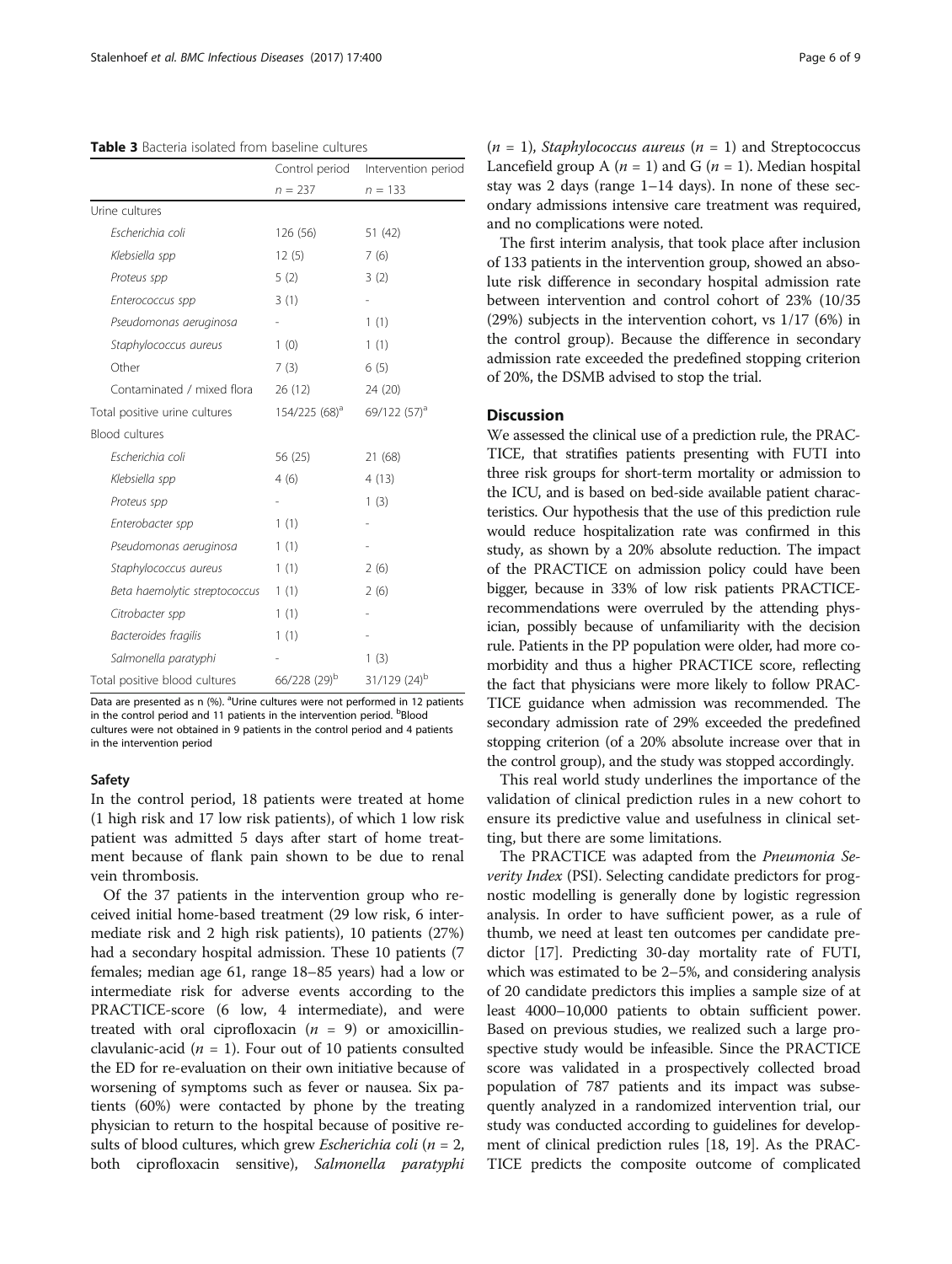#### <span id="page-6-0"></span>Table 4 Patients' outcomes

|                                                                           | Control period | Intervention period ITT | Intervention period PP |
|---------------------------------------------------------------------------|----------------|-------------------------|------------------------|
|                                                                           | $n = 237$      | $n = 133$               | $n = 81$               |
| Hospitalization                                                           |                |                         |                        |
| Primary hospitalization                                                   | 219 (92)*      | 96 $(72)$ *             | 46 (57)*               |
| Low risk                                                                  | 136            | 50                      | $\circ$                |
| Intermediate risk                                                         | 58             | 29                      | 29                     |
| High risk                                                                 | 25             | 17                      | 17                     |
| Secondary admission (all risk classes)                                    | 2/18(11)       | 10/37 (27)              | 10/35 (29)             |
| Low risk                                                                  | 1/17           | 6/29                    | 6/29                   |
| Intermediate risk                                                         | 0/0            | 4/6                     | 4/6                    |
| High risk                                                                 | 1/1            | 0/2                     | 0/0                    |
| Need for ICU admission                                                    | 8(3)           | 1(1)                    | 1(1)                   |
| Hospital admission >10 days                                               | 15(6)          | 10(8)                   | 9(11)                  |
| Total number of hospitalization days in 90 days of follow up [median, CI] | $5[5,6-7,0]$   | $4[4,4-6,7]$            | $4[4,2-7,6]$           |
| Bacteremia                                                                | 66/228 (29)    | 31/129 (24)             | 21/77(27)              |
| Mortality                                                                 |                |                         |                        |
| 30-day all-cause mortality                                                | 3(1)           | 3(2)                    | 2(2)                   |
| 90-day all-cause mortality                                                | 7(3)           | 5(4)                    | 4(5)                   |
| Cure at day 30                                                            |                |                         |                        |
| Clinical cure                                                             | 182/209 (87)   | 98/121 (80)             | 59/73 (81)             |
| Microbiological cure                                                      | 170/190 (89)   | 107/113 (95)            | 61/65 (94)             |

Data are presented as n (%) unless otherwise stated. CI confidence interval, ITT intention to treat analysis, PP per protocol analysis, ICU intensive care unit.  ${}^{\ast}p = \langle 0.001$ 

course (30-day mortality, ICU-admission and prolonged hospitalisation), according to the rule of thumb (one predictor for 10 or more outcomes), the validation cohort has sufficient power for reliable statistical analyses [[17](#page-8-0)].

The trial was stopped because of safety concerns, since secondary hospital admission reached our predefined stopping rule. We note that all secondary admitted patients were discharged after a short and uncomplicated hospital stay. Two readmissions because of E coli bacteremia might have been avoided, because ciprofloxacin has been shown to be equally effective orally as intravenously in bacteremic UTI [\[20\]](#page-8-0). Among secondary admissions were patients with primary bacteremia caused by salmonella, staphylococci and streptococci, in whom presenting aspecific symptoms, e.g. fever and back pain, were mistaken for pyelonephritis, and sent home. Apparently, these patients were 'misdiagnosed' at first consultation as having FUTI, and subsequently were treated for other diagnoses at secondary admission. We included these patients in our analysis because the attending physicians at the EDs enrolled the

Table 5 Clinical outcome of febrile urinary tract infection according to PRACTICE risk class; control and intervention groups combined

| PRACTICE score (points)  | I ow risk<br>Class I-II<br>(< 75) |              | Intermediate risk<br>Class III<br>$(76 - 100)$ |         | High risk<br>Class IV-V<br>(>100) |         | Total     |              |           |           |
|--------------------------|-----------------------------------|--------------|------------------------------------------------|---------|-----------------------------------|---------|-----------|--------------|-----------|-----------|
|                          | Control                           | Intervention | All                                            | Control | Intervention                      | All     | Control   | Intervention | All       |           |
| No. of patients          | 153                               | 79           | 232                                            | 58      | 35                                | 93      | 26        | 19           | 45        | 370       |
| Clinical outcome         |                                   |              |                                                |         |                                   |         |           |              |           |           |
| 30-day mortality, %      | 0                                 | $\mathbf{0}$ | $\mathbf 0$                                    | 3(5)    | 1(3)                              | 4(4)    | 3(11)     | 2(10)        | 5(11)     | 9(2)      |
| 90-day mortality, %      | 0                                 | $\mathbf{0}$ | $\mathbf 0$                                    | 3(5)    | 3(9)                              | 6(6)    | 4(15)     | 2(10)        | 6(13)     | 12(3)     |
| ICU admission, %         | 3(2)                              | $\mathbf{0}$ | 3(1)                                           | 2(3)    | $\mathbf 0$                       | 2(2)    | 3(11)     | 1(5)         | 4(9)      | 9(2)      |
| Length of hospital stay  |                                   |              |                                                |         |                                   |         |           |              |           |           |
| Median no. of days [IQR] | $4.0$ [2]                         | 3.0 [4]      | $4.0$ [3]                                      | 6.0[4]  | 4.0[4]                            | 5.0 [4] | $6.5$ [4] | $6.0$ [6]    | $6.0$ [4] | $5.0$ [3] |

Data are presented as n (%) unless otherwise stated, IQR interquartile range, ICU intensive care unit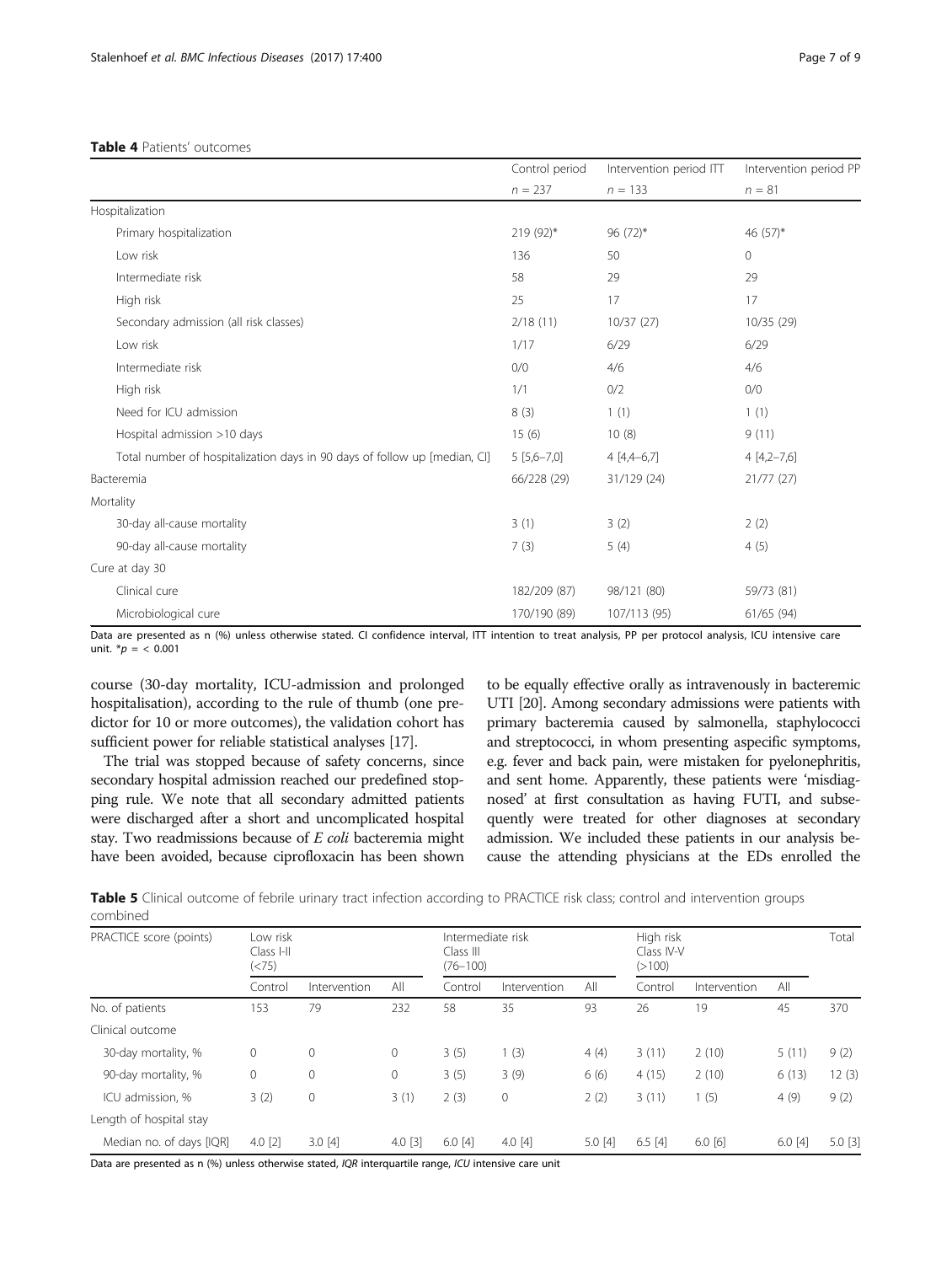<span id="page-7-0"></span>patients in the current trial on a presumptive diagnosis of FUTI and we believe that these diagnostic errors reflect every day patient care [\[21\]](#page-8-0).

Acute pyelonephritis and urosepsis are common conditions seen in the ED, and it is of importance to be aware that other unusual diseases can mimic its general symptoms. Other studies support our observation that the accuracy of UTI diagnosis may be suboptimal in the ED [\[22](#page-8-0), [23\]](#page-8-0).

Apparently the diagnosis of FUTI is not as straightforward as the diagnosis of pneumonia, where the presence of an infiltrate on chest X-ray is both definitive and confirmative and clinical decision rules such as the PSI have been implemented successfully in daily practice [[3](#page-8-0)]. The PSI was derived from a large cohort of >14,000 patients and validated in almost 40,000 patients, and studies prospectively addressing its use in clinical practice found secondary admission rates of 4–9% [\[24](#page-8-0)–[27](#page-8-0)]. The fact that we found higher secondary admission rates in FUTI, might also be explained by a different pathway leading to failure of home treatment in these two infections. Whereas respiratory distress is probably the main cause of secondary hospitalization of pneumonia patients; unability to take oral medication and need for volume resuscitation is more important for FUTI patients. These factors might be underrepresented in the composite outcome of complicated course of FUTI as predicted by the PRACTICE.

Differences in validation and intervention trial cohorts in this study might have attributed to the difference in secondary admission rate. In the historical cohort patients were recruited not only in EDs, but (a minority) also in the practice of general practitioners. The main difference with the historical cohort is the higher percentage of complicated UTI (or in some cases, an alternative diagnosis made on basis of blood culture findings) in the current cohort, which cannot be explained by a difference in sex or age. Other demographic parameters and outcome such as ICU admissions and mortality were comparable in the historical and current cohort.

Our patient group reflects the daily practice of patients presenting with community acquired FUTI, as both men and women, and patients with comorbidity were included. A previous study on women with acute pyelonephritis identified factors associated with hospital admission using a risk stratification model [\[28](#page-8-0)]. Age > 65 years, chills, segmented neutrophils >90%, creatinine >1.5 mg/dL, CRP >10 mg/dL and albumin 3.3 g/ dL were independent risk factors for patient admission. Since details on mortality or complications are not given, no conclusion can be made on the actual risk for poor outcome. Furthermore, this model was not validated in a prospective cohort. In contrast, our PSI derived predictor variables can be readily assessed at the bedside level on the basis of history and physical examination.

How can the prediction rule for admission policy be optimized? The cut-off value of 75 points had a negative predictive value for predicting 30-day mortality of 100% in the intervention cohort. Lowering the threshold for admission policy in the intervention phase would hypotheticly have led to a hospitalization rate of 77% (102/133), but would still have resulted in a secondary hospitalization rate of 19% (6/31). The effect of the acute host response might be underrepresented in the PRACTICE, because it is based on the 30-day mortality in the validation cohort. Prognosis of the patient presenting with severe febrile illness consist of two factors. Firstly, the severity of the acute host response to the infection and inflammatory cascade eventually leading to shock and multi organ failure is best reflected by the hyperacute mortality. Secondly, the patients general health condition, mainly defined by age and comorbidity, that determines the 30-day mortality in patients who survive the first days of illness. Addition of a plasma biomarker reflecting the severity of sepsis, such as procalcitonin or midregional pro-adrenomedullin [[29](#page-8-0)], might improve the decision rule in identifying patients who benefit from hospital-based treatment in the acute phase and lower the secondary admission rate. Furthermore, improved diagnosis of UTI is necessary to ensure safe implementation of prediction tools regarding clinical decision making.

# Conclusion

Implementation of the PRACTICE rule could decrease the number of hospital admissions of patients presenting to the ED with febrile urinary tract infection by 20%, at the expense of a high secondary admission rate.

# Additional file

[Additional file 1:](dx.doi.org/10.1186/s12879-017-2509-3) Supplementary data\_PRACTICE validation cohort. (DOCX 38 kb)

#### Abbreviations

AUC: Area under the curve; CI: Confidence interval; DSMB: Data safety monitoring board; ED: Emergency department; FUTI: Febrile urinary tract infection; ICU: Intensive care unit; ITT: Intention-to-treat; PP: Per-protocol (PP); PRACTICE: Prediction Rule for Admission policy in Complicated urinary Tract InfeCtion Leiden; PSI: Pneumonia Severity Index; UTI: Urinary tract infection

#### Acknowledgements

We thank the patients, research nurses, emergency room physicians, nurses and laboratory staff for their cooperation. We are indebted to Tanny van der Reijden from the LUMC Department of Infectious Diseases for her assistance at the laboratory.

#### Funding

This study was supported by unrestricted grands by ZonMW, the Bronovo Research Foundation and the Franje1 Foundation. There was no role of the funding organizations in design and conduct of the study; collection, management, analysis, and interpretation of the data; and preparation, review, or approval of the manuscript; or decision to submit the manuscript for publication.